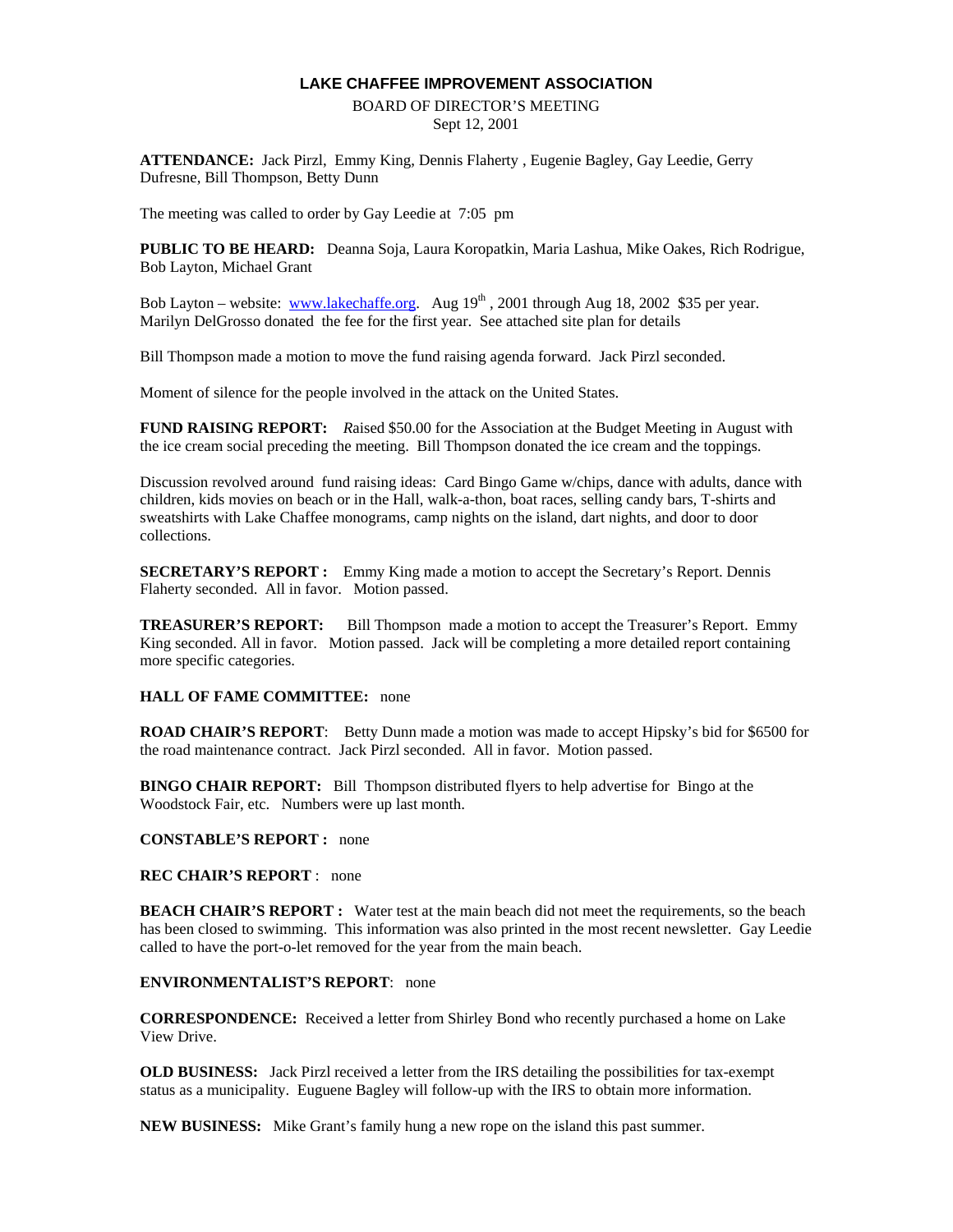The Board Meetings will be moved to the  $3<sup>rd</sup>$  Wednesday of the month instead of the second Wednesday, with the exception of November.

The 1<sup>st</sup> Wednesday of every month a meeting will be held at Bill Thompson's house to prepare the monthly newsletter.

Mike Grant spoke to the CT DEP about hatcheries to put fish in the lake. He also requested Lake Chaffee letterhead.

Mike Grant and three of his neighbors are going to dredge in front of their properties this fall while the water is down.

Eugenie Bagley called various Septic Cleaning companies to compare rates for pumping out the Hall's tank on a monthly basis. We will be changing companies in order to save \$20.00 per month. (\$145 vs \$165)

A new line will be added on our Treasurer's Report for our Newsletter Fund. We are starting to receive checks from people who would like to receive our newsletter by mail each month.

Respectfully Submitted,

Linda M Parent **Secretary** 

# **LakeChaffee.org**

Official Website of the Lake Chaffee Improvement Association

#### **Site Plan – home page plus at least 7 main screens (designated by**  $\bullet$ **)**

#### **Home Page**

- □ Series of images of lake changing thru seasons or aerial photo of Lake
- Schedule of upcoming events
- $\Box$  Summary & link to agenda of next meeting
- $\Box$  Summary & link to most recent newsletter
- □ Member announcements: births, deaths, marriages, new members, departing members, graduations, etc.
- $\Box$  Last week's big bingo winner

#### **LCIA Membership Directory**

Name, Address, Telephone & E-Mail Address

#### **Lake Chaffee real estate**

- □ LCIA plot plan with flag or arrow on each parcel being sold
- Exterior and interior (if available) photos, MLS listing page
- **Realtor Sponsorships [either flat annual fee (\$100?) and we will devote a web page to** each LCIA property they list for no additional charge or a monthly fee (\$25) for listing each property as it comes to market.

#### **LCIA Archives**

- □ Minutes from Past Meetings
- Association Ordinances
- □ History of Lake Chaffee
- □ Past newsletters
- Official statute under which LCIA was authorized

**CIA Leadership**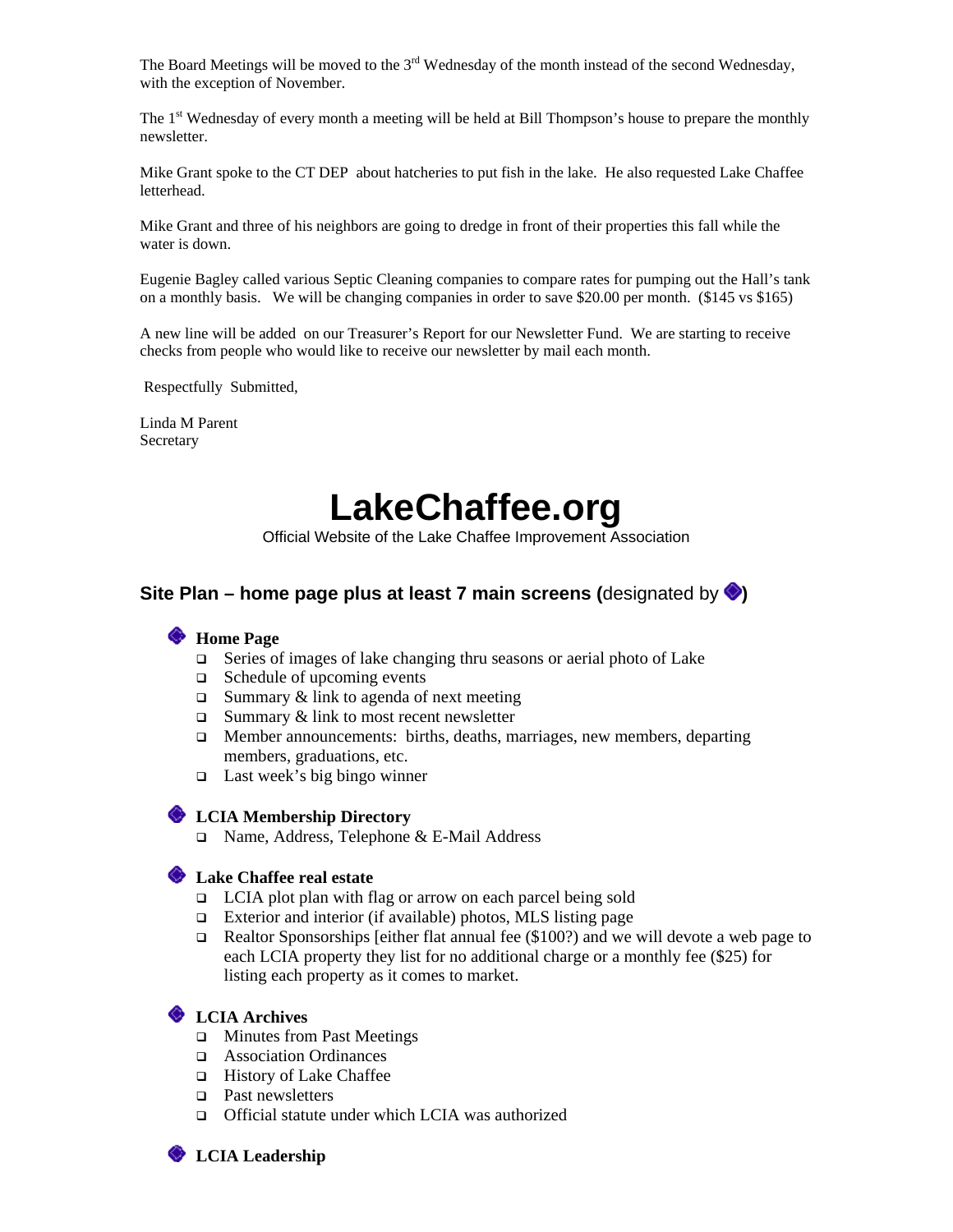- $\Box$  Name, headshot photo, 2-line bio & link to directory listing of each elected and appointed LCIA officer, board member and committee chairman
- $\Box$  E-mail link where available

### **CIA Blotter**<sup>1</sup>

- $\Box$  List tax delinquents: name, date, amount
- List citations issued: name, date, infraction, fine, payment status
- $\Box$  Listing active until payment (removed within 10 days of payment)

#### **Member classified**

- Free 2-line listing of items for sale, tag sales, lost-and-found, free pets, personal services excluding real estate
- □ \$5 for business-card link listing with photo or art

**Suggestion/Question Submission Form** 

## **Potential Funding Derived from Website**

- $\checkmark$  Sponsorships (other than realtor), aka advertisements, can be scattered throughout the website and include paid ads (suggested pricing, \$5/month or \$50/year); part of sales pitch should be that we are limiting sponsorships to X number from the industry
	- $\Box$  target 3-4 septic tank pumping services
	- $\Box$  target 2-3 septic system excavators and installers
	- $\Box$  target 2-3 water service firms (e.g. Culligan)
	- $\Box$  target 2-3 oil delivery services, tree services, well services
	- target Charter Cable
	- $\Box$  target 1-2 veterinarians (there are a lot of dogs and cats at LC)
	- $\Box$  target 1-2 nearby laundromats
- $\checkmark$  Member classified advertising
- $\checkmark$  Realtor Sponsorships
	- $\Box$  target the 3-4 firms which are most likely to list LC property
	- $\Box$  target the 2-3 firms which would like to enter the LC real estate market
- $\checkmark$  Improve collection of membership fees and fines
- $\checkmark$  Sell personalized (vanity) Lake Chaffee e-mail addresses (e.g. bob@lakechaffee.org)
	- Cost to LCIA: 20 e-mail accounts for \$50/year
	- Recommended sell price: \$2/mo (6 month minimum) or \$20/year

## **Items needed – text and images (all will be returned)**

- $\checkmark$  LCIA plot plan
- $\checkmark$  List of LCIA members, addresses, telephone numbers (on disk)
- $\checkmark$  Aerial photo of Lake Chaffee if available
- $\checkmark$  Favorite photos of lake
- $\checkmark$  LCIA logo (if we don't have one...I'll improvise)
- $\checkmark$  Back issue(s) of newsletter (on disk)
- $\checkmark$  Association Ordinances (on disk)
- $\checkmark$  Photo of each LCIA officer, directors & chairman along with 2-line bio
- $\checkmark$  Minutes of past meetings (on disk)

## **Other help needed to make the website work for us**

- $\checkmark$  Volunteer to approach potential advertisers, obtain payments and desired ad content
- $\checkmark$  Spread the Word most critical element to making any website successful
	- $\Box$  to everyone at the lake

 $\overline{a}$ 

- $\Box$  to those who come to the lake for pleasure (your friends & relatives)
- $\Box$  to those who do business here

<sup>&</sup>lt;sup>1</sup> Prospective sponsors may object to this section and may be convinced to pull their advertising by listed offenders.